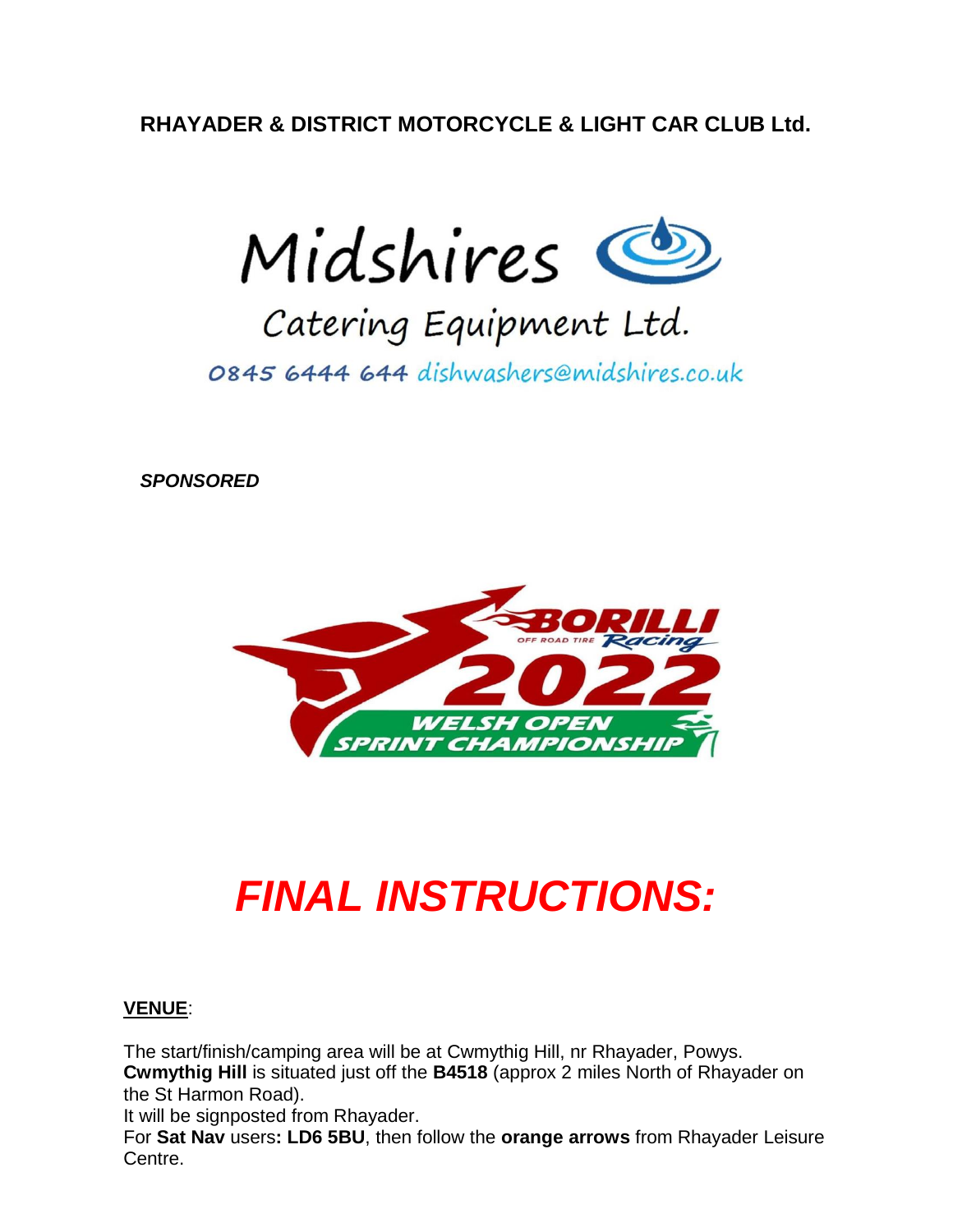#### **SIGNING ON**:

Signing on will take place from **5pm** – **7pm Saturday Evening** in the Marquee at Cwmythig

If you can't make it on Saturday Evening, you will be able to sign on during Sunday morning from 7:00am.

#### **TRANSPONDERS**:

#### **Please don't forget to collect your Transponder from the Green Timing Hut & attach this to your bike BEFORE you go to Scrutineering.**

**SIGNING-ON/SCRUTINEERING:** the use of the transponders, but are required to leave a bond for the **the transponders**, but are required to leave a bond for the *transponder. Riders are required to leave an ACU licence or Debit/Credit* **Card.** The onus on ensuring the device is correctly fitted and maintained **Card.** The onus on ensuring the device is correctly fitted and maintained throughout the competition rests with the rider, the rider is also responsible for *The Sprint Test will be timed using transponders, riders will not be charged for the return of the transponder after the event.*

### **SPRINT TEST:**  $\overline{S}$

Licenses will be checked at signing-on. **One Event ACU Licenses will also be**  The Sprint Test is a MX/XC/Extreme styled test. There will be a "sighting lap" on Sunday moming nom sam.<br>The event will be used the use of the event. Sunday morning from 9am.

The Sprint test can be viewed/walked from Saturday afternoon (once the Youth *use of the transponders, but are required to leave a bond for the transponder.*  Hare 'n Hounds has finished).

#### *rests with the rider, the rider is also responsible for the return of the transponder after the event* **NUMBERS:**

**SIGNING ON** Numbers/Backgrounds will be given out at "signing-on"

#### Signing on will take place from **2pm** on **Saturday afternoon** at **ET James TYRES**:

Aputing of ture (LLV or Endu) Any type of tyre (MX or Enduro) can be used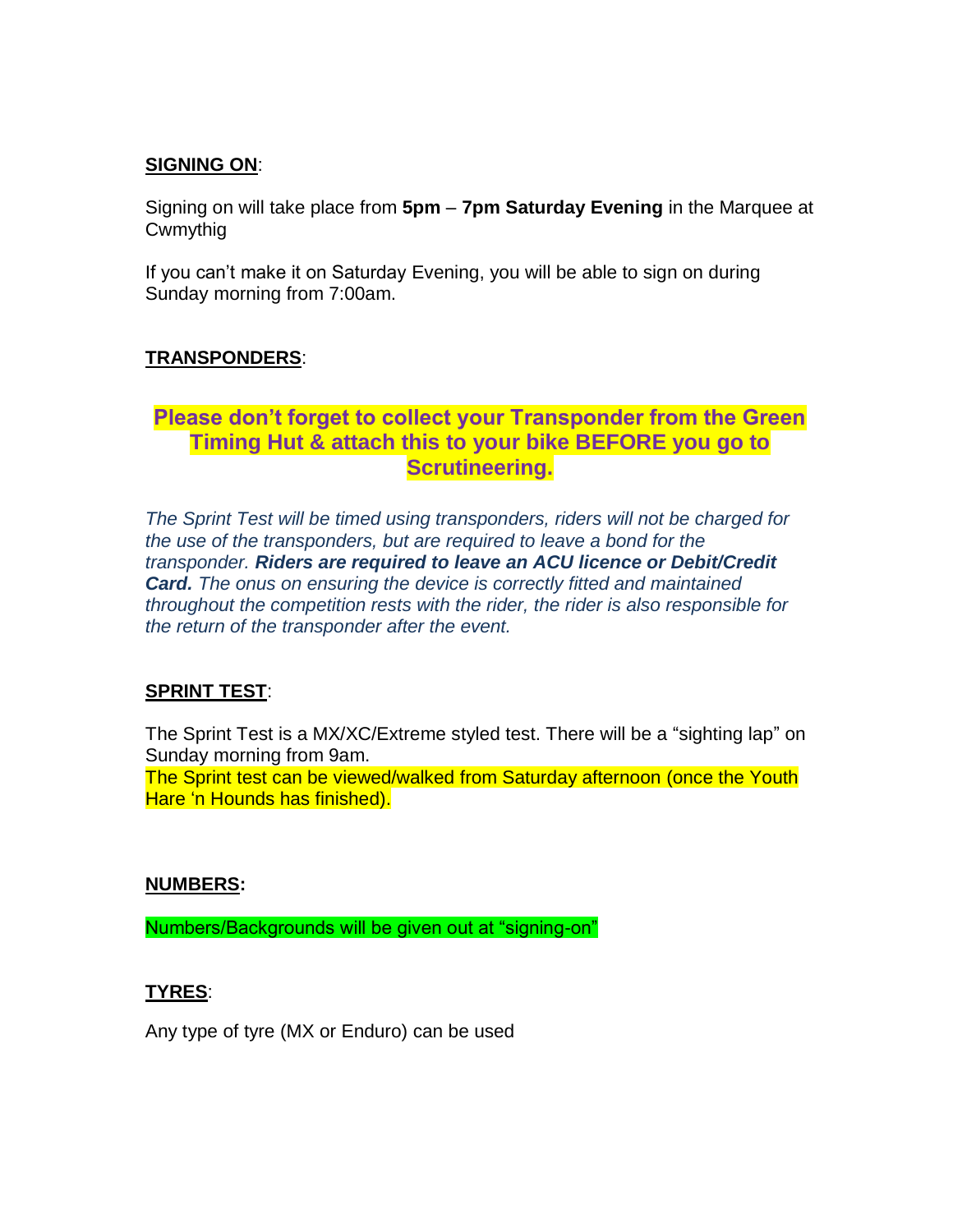#### **HELMETS:**

Please make sure that your helmet has an "up to date" **ACU approved sticker**. **Helmet Cams** are no longer permitted at ACU events

#### **REFUELLING**:

Please ensure when refuelling that you have an **environmental mat** under your motorcycle.

#### **PHOTO's**:

Gemma James will be at the event taking photographs of all riders. **She will also have printed ones of the event for sale at the end of the day.** These will be 9" x 6" framed professionally printed photo's costing **£5.00 each**. They will also be uploaded onto her Facebook page after the event – <https://www.facebook.com/gemmajamesphotography>

#### **PRESENTATION OF AWARDS:**

There will a "**Presentation of Awards**" *(Top 3 in ALL classes)* at the end of the event in the marquee.

#### **CAMPING**:

Camping is available at Cwmythig. The paddock opens on Friday & closes on Monday evening.

#### :**WARM CLOTHES**:

There is a cold wind up Cwmythig forecasted for the week, bring suitable warm clothes!